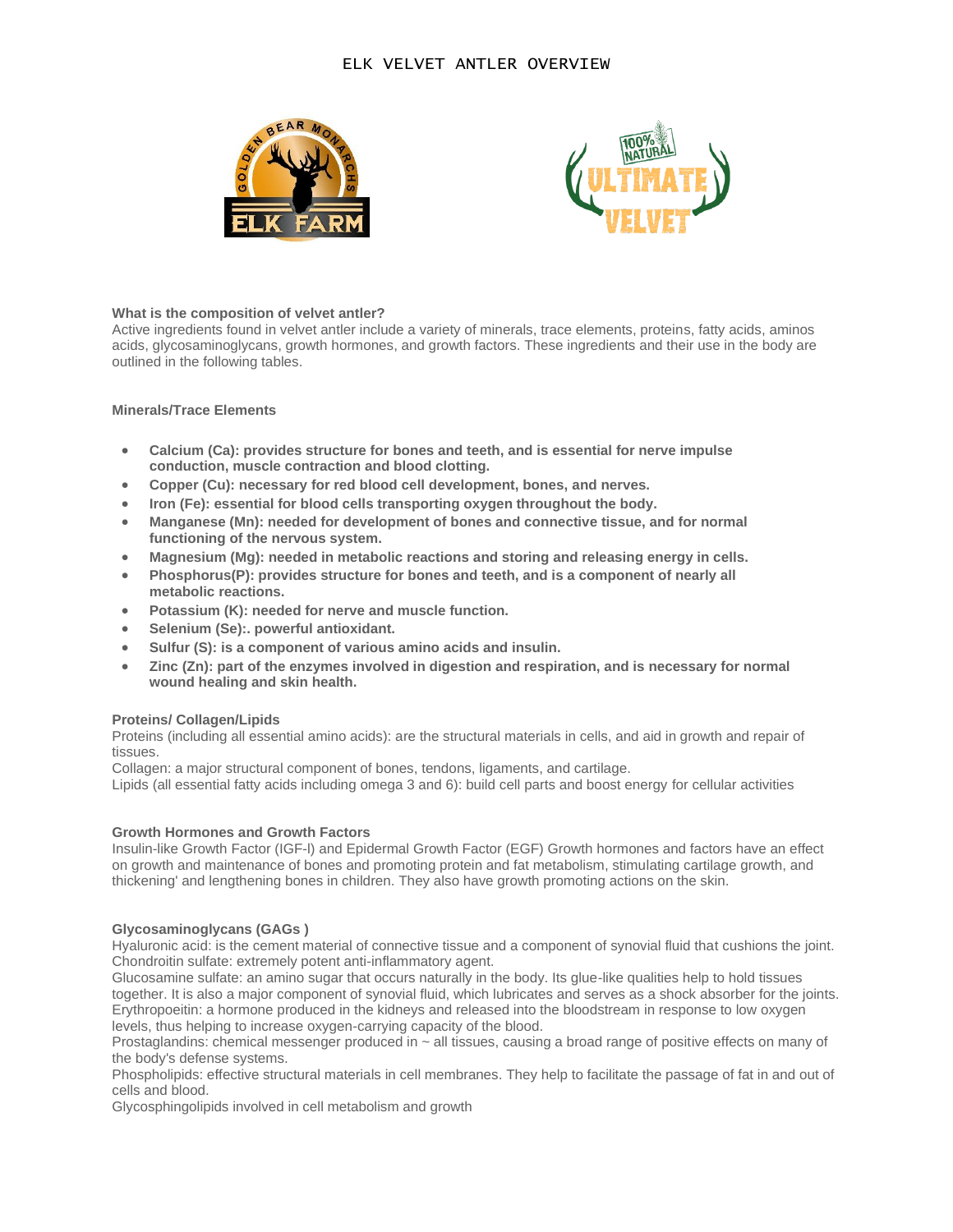## ELK VELVET ANTLER OVERVIEW

#### **What benefits can be expected?**

The list of benefits demonstrated by research and noted through anecdotal evidence on velvet antler is lengthy. Though investigation has only just begun in North America, research findings and medical accounts from Asia and New Zealand are already convincing. The reports suggest that velvet antler stimulates the body's metabolism and protects and restores damaged organ tissue by accelerating healing. Velvet antler is also thought to help the body battle invaders that produce inflammation by increasing phagocytic functions. Phagocytic cells, such as white blood cells, surround, eat, and digest cell waste and microorganisms. There is also some suggestion that blood pressure is lowered with velvet antler consumption and enhanced thyroid function.

Velvet antler has gonadotrophis functions, which means it enhances the hormone that causes the testes and ovaries to do their work. Historical accounts from Korea refer to velvet antler being used for infertility, miscarriage prevention, and helping pregnant women have an easier delivery.

Research findings, clinical trials, and anecdotal evidence certainly demonstrate the value of velvet antler for health issues. Four key areas of investigation as to the effects of velvet antler are: immune system, energy and stamina, arthritis and inflammation, and the aging process.

#### **Help for the Immune System**

The human body has its won internal healing and protection mechanism called the immune system. It fights off invaders caused by disease, stress, poor nutrition, meager living habits, and drugs. Some common signs of a weakened immune system are fatigue, listessness, continuous infections, and slow healing.

Having and maintaining a strong immune system is essential to good health. Eating sensibly, getting proper rest, and exercising are all very important factors in staying healthy. Think of your immune system as your own little internal army. Tiny soldiers are fighting off any invaders that dare to enter their territory. The stronger the soldiers are in that army, the better the chances are of stopping invaders before they can cause any damage. This is why constantly nurturing and supporting the immune system is so important in staying healthy.

Researchers in New Zealand investigated velvet antler's effect on human white blood cells because of its long history of being taken for immune system support. Studies demonstrated that aqueous extracts of velvet antler were highly potent in causing an increase in human white blood cell count. 8 This, of course, is a good thing as white blood cells are one of the immune system's first lines of defense when invaders come attacking.

#### **Increasing Energy and Stamina**

Athletes, who are in strength training programs, often seek effective nutritional supplementation programs. One such supplement may be velvet antler because of its excellent amino acid composition and mineral content.9 Fourteen different essential and nonessential amino acids are available in velvet antler.Velvet antler has been shown to have performance enhancing effects in both humans and animals based on the results of numerous studies. For example, research was done in Russia in which anabolic agents known to improve performance and muscular strength in athletes were analyzed. When studies using velvet antler were done, it showed that kayakers, weightlifters, bodybuilders and power lifters all increased both muscular and nerve strength.